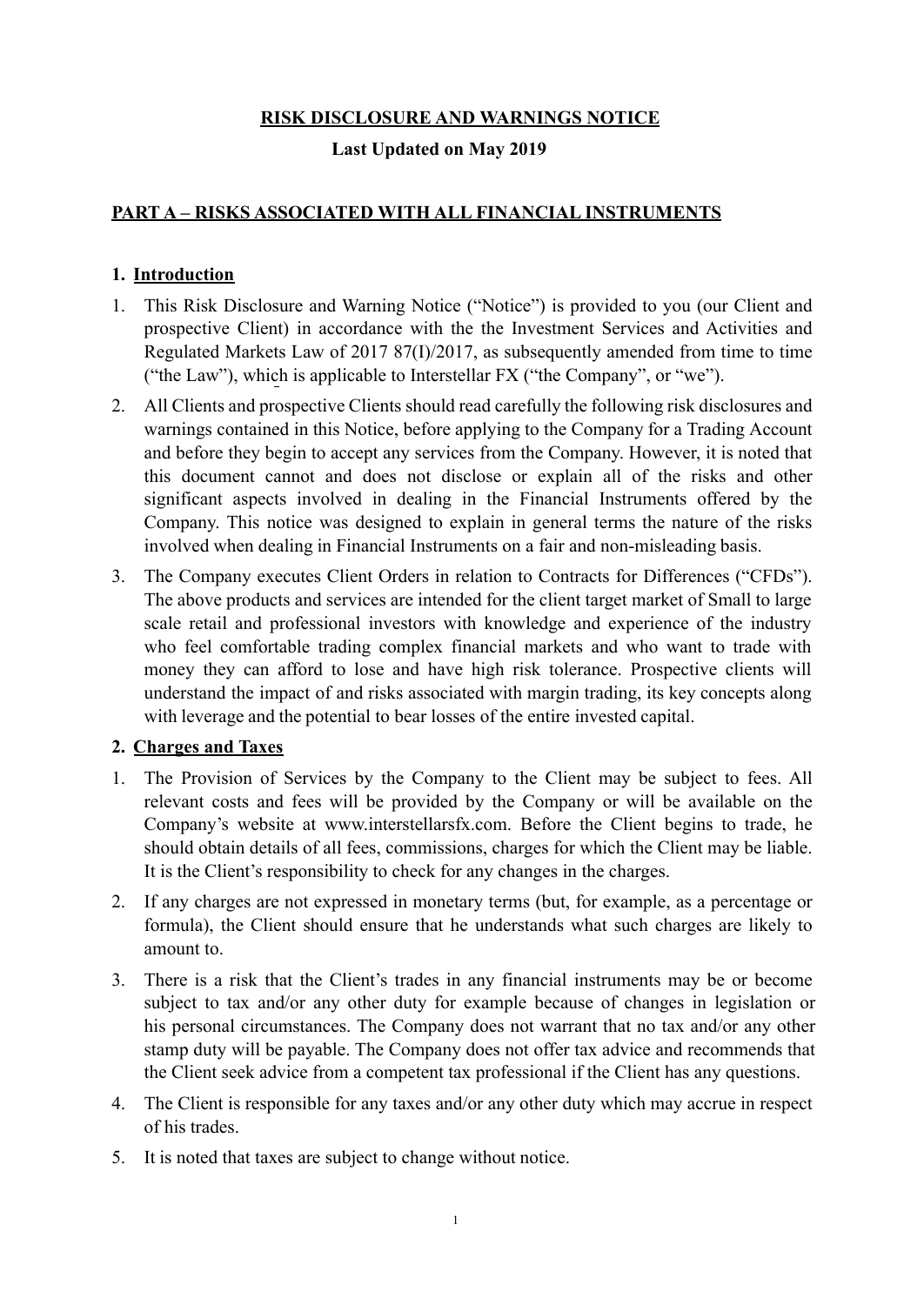- 6. It is possible that other costs, including taxes, relating to Transactions carried out on the Trading Platform may arise for which the Client is liable and which are neither paid via us nor imposed by the Company. Although it is the Client's sole and entire responsibility to account for tax due and without derogating from this, the Client agrees that the Company may deduct tax, as may be required by the applicable law, with respect to his trading activity on the Trading Platform. The Client is aware that the Company has a right of set-off against any amounts in the Client's Trading Account with respect to such tax deductions.
- 7. It is noted that the Company's prices in relation to CFDs trading are available on the Company's website at www.interstellarsfx.com. It is noted that Company's prices may be different from prices reported elsewhere. The prices displayed on the Company's Trading Platform reflects the last known available price at the moment prior to placing any Order, however, the actual execution price of the Order may differ. As such, the price that the Client receives when he opens or closes a position may not directly correspond to real time market levels at the point in time at which the sale of the CFD occurs or reflect the prices of third party brokers/providers.

## **3. Third Party Risks**

- 1. It is understood that the Company will promptly place any Client money it receives into one or more segregated account(s) (denoted as 'clients' accounts') with reliable financial institutions (within or outside Cyprus or the EEA) such as a credit institution or a bank in a third country. The Company shall exercise due skill, care and diligence in the selection of the financial institution according to Applicable Regulations, it is understood that there are circumstances beyond the control of the Company and hence the Company does not accept any liability or responsibility for any resulting losses to the Client as a result of the insolvency or any other analogous proceedings or failure of the financial institution where Client money will be held.
- 2. The financial institution (of paragraph 3.1) where Client money will be held may be within or outside Cyprus or the EEA. It is understood that the legal and regulatory regime applying to any such financial institution outside Cyprus or the EEA will be different from that of Cyprus. Hence, in the event of the insolvency or any other equivalent failure or proceeding of that person, the Client's money may be treated differently from the treatment which would apply if the money was held in a Segregated Account in Cyprus.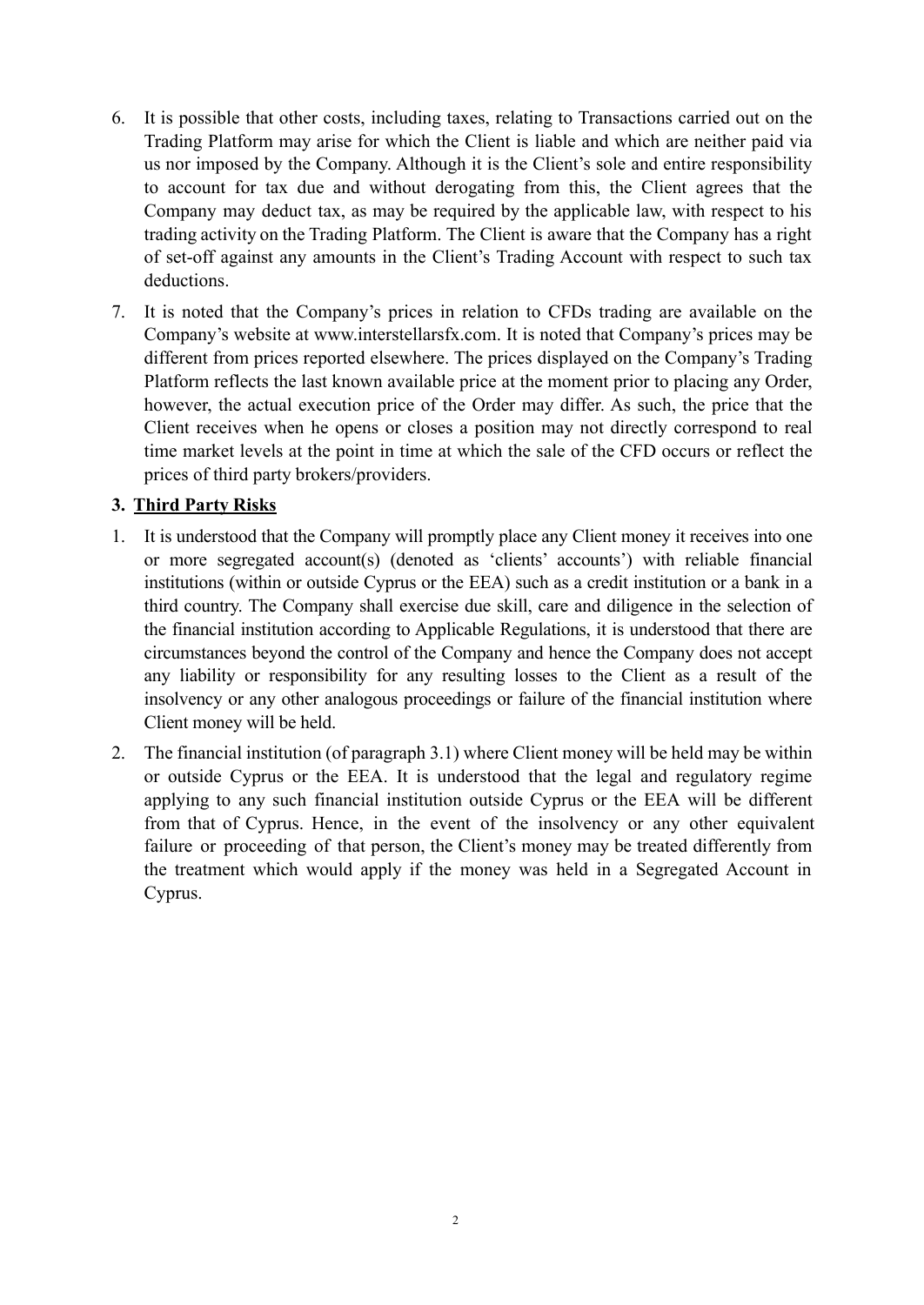- 3. The financial institution to whom the Company will pass Client money may hold it in an omnibus account. In the event of the insolvency or any other analogous proceedings in relation to that financial institution, the Company may only have an unsecured claim against the financial institution on behalf of the Client, and the Client will be exposed to the risk that the money received by the Company from the financial institution is insufficient to satisfy the claims of the Client with claims in respect of the relevant account. The Company does not accept any liability or responsibility for any resulting losses. In general, accounts held with institutions, including omnibus account(s), face various risks, including the potential risk of being treated as one (1) account in case the financial institution in which the funds are held defaults. Under such circumstances, any applicable deposit guarantee scheme may be applied without consideration of the Client as the ultimate beneficial owners of the omnibus Account. In addition, resolution measures may be taken in such a case, including the bail-in of Client funds.
- 4. The Company may deposit Client money with a depository who may have a security interest, lien or right of set-off in relation to that money.
- 5. A Bank or Broker through whom the Company deals with could have interests contrary to the Client's Interests.

### **4. Insolvency**

- 1. The Company's insolvency or default or the insolvency or default of any parties involved in Transactions undertaken by the Company on the Client's behalf (including without limitation brokers, execution venues and liquidity providers), may lead to positions being liquidated or closed out without the Client's consent and as result the Client may suffer losses. In the unlikely event of the Company's insolvency, segregated client funds cannot be used for reimbursement to the Company's creditors. If the Company is unable to satisfy repayment claims, eligible claimants have the right to compensation by the Investor Compensation Fund as stated below.
- 2. The Company as the issuer of a CFD may become temporarily or permanently insolvent, resulting in its inability to meet its obligations. The solvency of an issuer may change due to one or more of a range of factors including the financial prospects of the issuing company, the issuer's economic sector and/or the political and economic status of the countries where it and/or its business are located. The deterioration of the issuer's solvency will influence the price of the securities that it issues.

### **5. Investor Compensation Fund**

The Company participates in the Investor Compensation Fund for Clients of Investment Firms regulated in the Republic of Cyprus. Claims of the covered Clients against the Company may be compensated by the Investor Compensation Fund where the Company is unable, due to its financial circumstances. Compensation shall not exceed [twenty thousand Euros (EUR 20.00)] for each entitled Client.

### **6. Technical Risks**

1. The Client and not the Company shall be responsible for the risks of financial losses caused by failure, malfunction, interruption, disconnection or malicious actions of information, communication, electricity, electronic or other systems, which are not the result of gross negligence or willful default of the Company.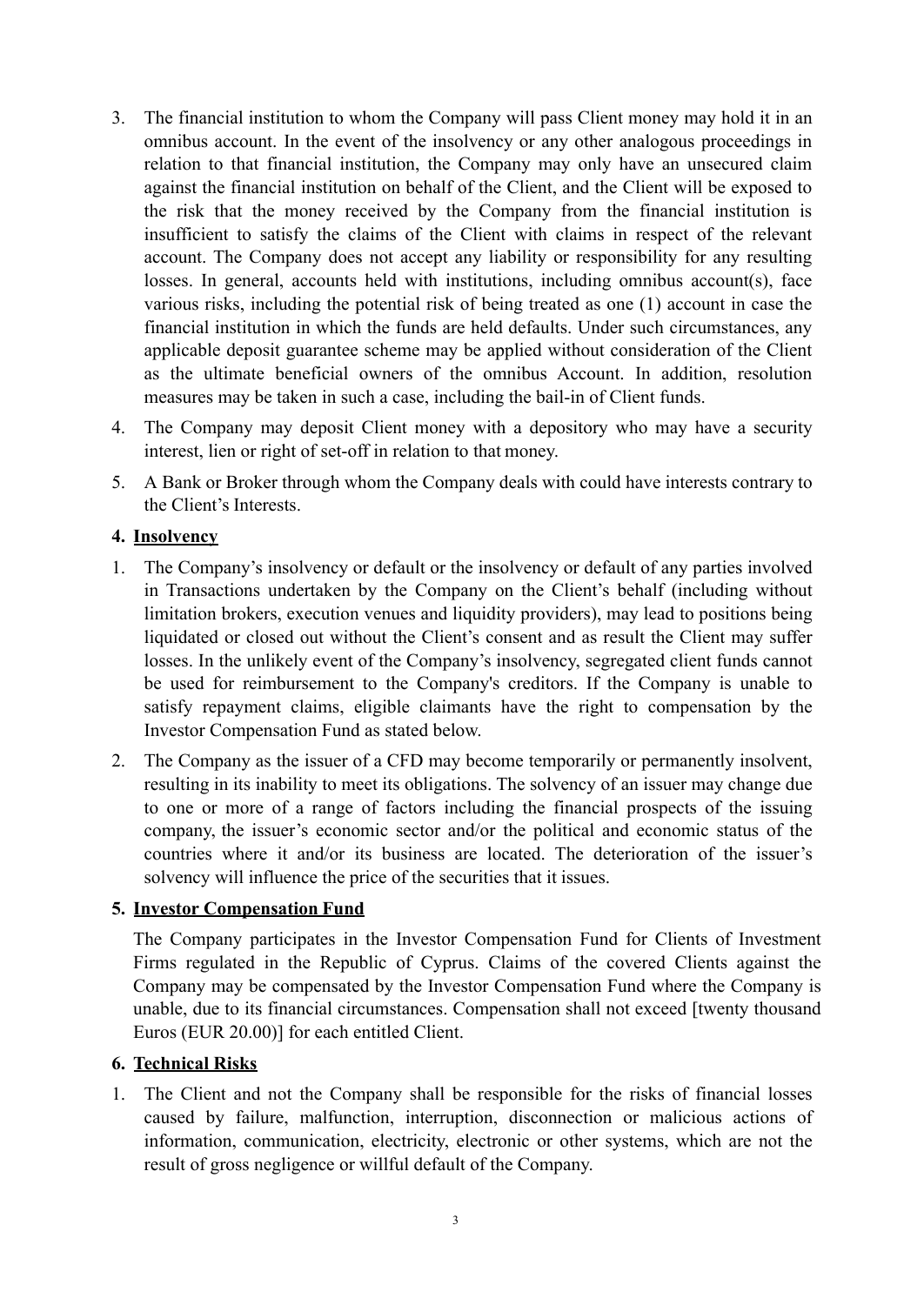- 2. If the Client undertakes transactions on an electronic system, he will be exposed to risks associated with the system including the failure of hardware, software, servers, communication lines and internet failure. The result of any such failure may be that his Order is either not executed according to Client's instructions or it is not executed at all. The Company does not accept any liability in the case of such a failure.
- 3. The Client acknowledges that the unencrypted information transmitted by e-mail is not protected from any unauthorized access.
- 4. At times of excessive deal flow the Client may have some difficulties to be connected over the phone or the Company's Platform(s)/system(s), especially in fast Market (for example, when key macroeconomic indicators or news are released).
- 5. The Client acknowledges that the internet may be subject to events which may affect his access to the Company's Websites and/or the Company's trading Platform(s)/system(s), including but not limited to interruptions or transmission blackouts, software and hardware failure, internet disconnection, public electricity network failures or hacker attacks. The Company is not responsible for any damages or losses resulting from such events which are beyond its reasonable control or for any other losses, costs, liabilities, or expenses (including, without limitation, loss of profit) which may result from the Client's inability to access the Company's Website and/or Trading System or delay or failure in sending orders or Transactions.
- 6. In connection with the use of computer equipment and data and voice communication networks, the Client bears the following risks amongst other risks in which cases the Company has no liability of any resulting loss:
	- (a)Power cut of the equipment on the side of the Client or the provider, or communication operator (including voice communication) that serves the Client.
	- (b)Physical damage (or destruction) of the communication channels used to link the Client and provider (communication operator), provider, and the trading or information server of the Client.
	- (c)Outage (unacceptably low quality) of communication via the channels used by the Client, or the channels used by the provider, or communication operator (including voice communication) that are used by the Client or the Company.
	- (d)Wrong or inconsistent with requirements settings of the Client Terminal.
	- (e)Untimely update of the Client Terminal.
	- (f)When carrying out transactions via the telephone (land or cell phone lines) voice communication, the Client runs the risk of problematic dialing, when trying to reach an employee of the Company due to communication quality issues and communication channel loads.
	- (g)The use of communication channels, hardware and software, generate the risk of nonreception of a message (including text messages) by the Client from the Company.
	- (h)Trading over the phone might be impeded by overload of connection;
	- (i) Malfunction or non-operability of the Trading Platform, which also includes the Client Terminal.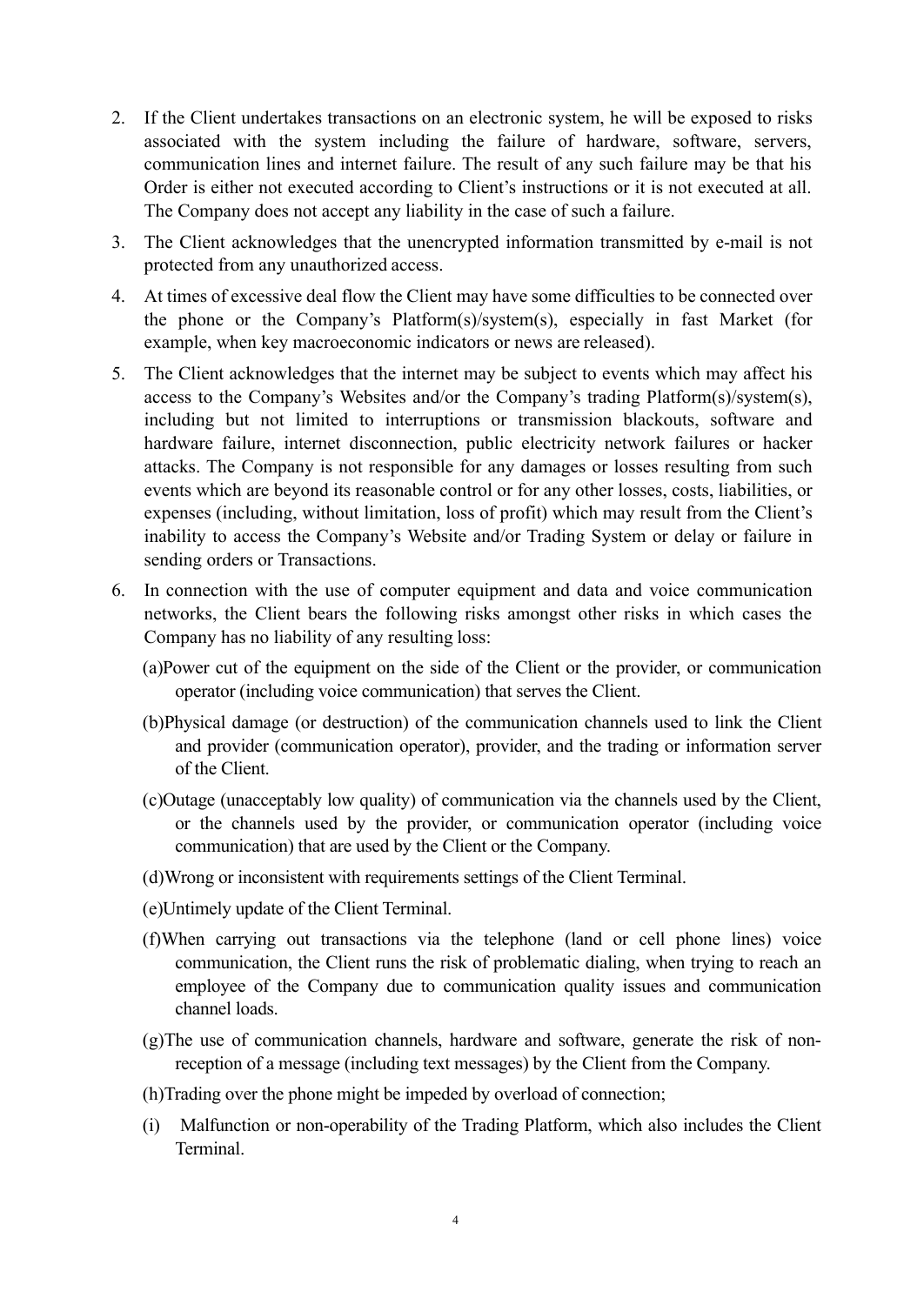7. The Client may suffer financial losses caused by the materialization of the above risks, the Company accepts no responsibility or liability in the case of such a risk materializing and the Client shall be responsible for all related losses he may suffer.

# **7. Trading Platform**

1. The Client is warned that when trading in an electronic Trading Platform he assumes risk of financial loss which may be a consequence of amongst other things:

(a)Failure of Client's devices, software and poor quality of connection.

(b)The Company's or Client's hardware or software failure, malfunction or misuse.

(c)Improper work of Client's equipment.

(d)Wrong setting of Client's Terminal.

(e)Delayed updates of Client's Terminal.

- 2. The Client acknowledges that only one Instruction is allowed to be in the queue at one time. Once the Client has sent an Instruction, a new Instruction can be given to the Company.
- 3. The Client acknowledges that the only reliable source of Quotes Flow information is that of the live Server's Quotes Base. Quotes Base in the Client Terminal is not a reliable source of Quotes Flow information because the connection between the Client Terminal and the Server may be disrupted at some point and some of the Quotes simply may not reach the Client Terminal.
- 4. The Client acknowledges that when the Client closes the order placing/ deleting window or the position opening/closing window, an Instruction, which has been sent to the Server, shall not be cancelled.
- 5. Orders may be executed one at a time while being in the queue. Multiple orders from the same Trading Account in the same time may not be executed.
- 6. The Client acknowledges that when the Client closes the Order, it shall not be cancelled.
- 7. In case the Client has not received as a result of Force Majeure Events the execution of the previously sent Order but decides to repeat the Order, the Client shall accept the risk of making two Transactions instead of one.
- 8. The Client acknowledges that if a Pending Order in a CFD has already been executed but the Client sends an instruction to modify its level, the only instruction, which will be executed, is the instruction to modify Stop Loss and/or Take Profit levels on the position opened when the Pending Order triggered.

# **8. Force Majeure Events**

- 1. In case of a Force Majeure Event the Company may not be in a position to arrange for the execution of Client Orders or fulfil its obligations under the Financial Services Agreement. As a result the Client may suffer financial loss.
- 2. The Company will not be liable or have any responsibility for any type of loss or damage arising out of any failure, interruption, or delay in performing its obligations under the Financial Services Agreement where such failure, interruption or delay is due to a Force Majeure Event.

# **9. Communication between the Client and the Company**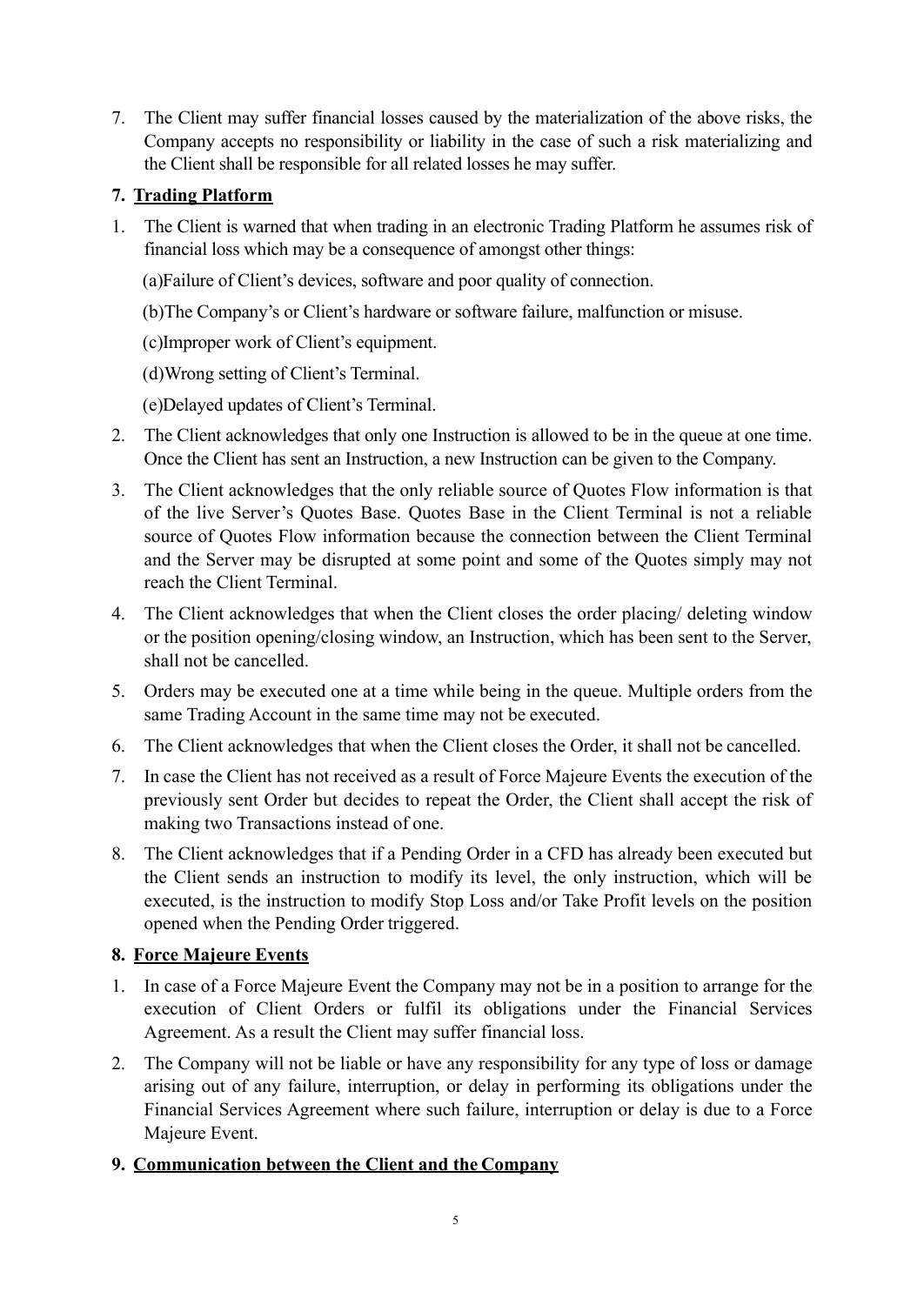- 1. The Client shall accept the risk of any financial losses caused by the fact that the Client has received with delay or has not received at all any notice from the Company.
- 2. The Client acknowledges that the unencrypted information transmitted by e-mail is not protected from any unauthorized access.
- 3. The Company has no responsibility if unauthorized third persons have access to information, including electronic addresses, electronic communication and personal data, access data when the above are transmitted between the Company and the Client or when using the internet or other network communication facilities, telephone, or any other electronic means.
- 4. The Client is fully responsible for the risks in respect of undelivered Company Online Trading System internal mail messages sent to the Client by the Company.

### **10. Abnormal Market Conditions**

- 1. The Client acknowledges that under Abnormal Market Conditions the period during which the Orders are executed may be extended or it may be impossible for Orders to be executed at declared prices or may not be executed at all.
- 2. Abnormal Market Conditions include but not limited to times of rapid price fluctuations of the price, rises or falls in one trading session to such an extent that, under the rules of the relevant exchange, trading is suspended or restricted, or there is lack of liquidity, or this may occur at the opening of trading sessions.

#### **11. Foreign Currency**

When a Financial Instrument is traded in a currency other than the currency of the Client's country of residence and/or Trading Account, any changes in the exchange rates may have a negative effect on its value, price and performance and may lead to losses for the Client.

### **12. Regulatory and Legal Risk**

A change in laws and regulations may materially impact a Financial Instrument and investments in a sector or market. A change in laws or regulations made by a government or a regulatory body or a decision reached by a judicial body can increase business operational costs, lessen investment attractiveness, change the competitive landscape and as such alter the profit possibilities of an investment. This risk is unpredictable and may vary from market to market.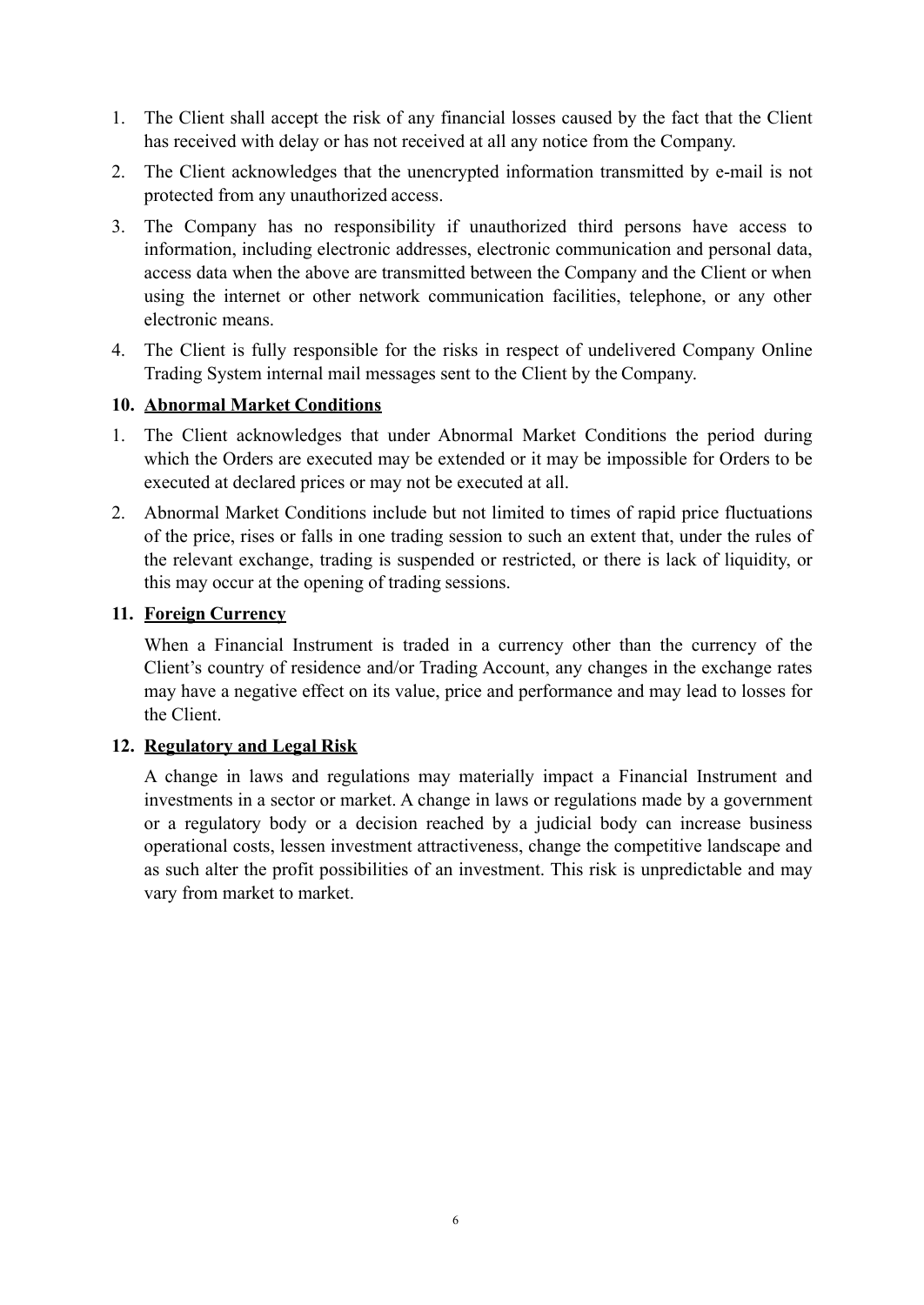## **PART B – GENERAL INFORMATION ON RISKS ASSOCIATED WITH SPECIFIC FINANCIAL INSTRUMENTS**

# **1. Introduction**

Trading CFDs can put Client's capital at risk, especially if used in a speculative manner. Both CFDs are categorized as high risk complex Financial Instruments and Clients may lose the amount invested. Although the Company offers Negative Balance Protection to all of its Retail Clients. Trading CFDs is not suitable for all investors.

The investment decisions made by the Clients are subject to various markets, currency, economic, political, business risks etc., and will not necessarily be profitable. The Client acknowledges and without any reservation accepts that, notwithstanding any general information which may have been given by the Company, the value of any investment in Financial Instruments may fluctuate either upwards or downwards.

The Client acknowledges and without any reservation accepts the existence of a substantial risk of incurring losses and damages as a result of buying or selling any Financial Instrument and acknowledges his willingness to take such risk.

Set out below is an outline of the major risks and other significant aspects of CFDs trading:

1. **Trading in CFDs is VERY SPECULATIVE AND HIGHLY RISKY** and is not suitable for all members of the general public but only for those investors who:

(a)understand and are willing to assume the economic, legal and other risks involved.

(b)taking into account their personal financial circumstances, financial resources, life style and obligations are financially able to assume the loss of their entire investment.

(c)have the knowledge to understand CFDs trading and the Underlying assets and Markets.

- 2. The Company will not provide the Client with any advice relating to CFDs, the Underlying Assets and Markets or make investment recommendations including occasions where the Client shall request such advice and/or recommendation. However the Company may provide the Client with information and tools produced by third parties on an "as is" basis (i.e. the Company does not approve, or endorse, or affect the said information and or tools), which may be indicative of trading trends or trading opportunities. The Client accepts and understands that taking any actions based on the information and/or tools provided by third parties may result in losses and or general reduction of value of the Client's assets. The Company does not accept liability for any such losses resulting from actions taken by the Client on the basis of information and or tools produced by third parties.
- 3. CFDs are derivative financial instruments deriving their value from the prices of the underlying assets/markets in which they refer to (for example currency, equity indices, stocks, metals, indices futures, forwards etc.).It is important therefore that the Client understands the risks associated with trading in the relevant underlying asset/ market because fluctuations in the price of the underlying asset/ market will affect the profitability of histrade.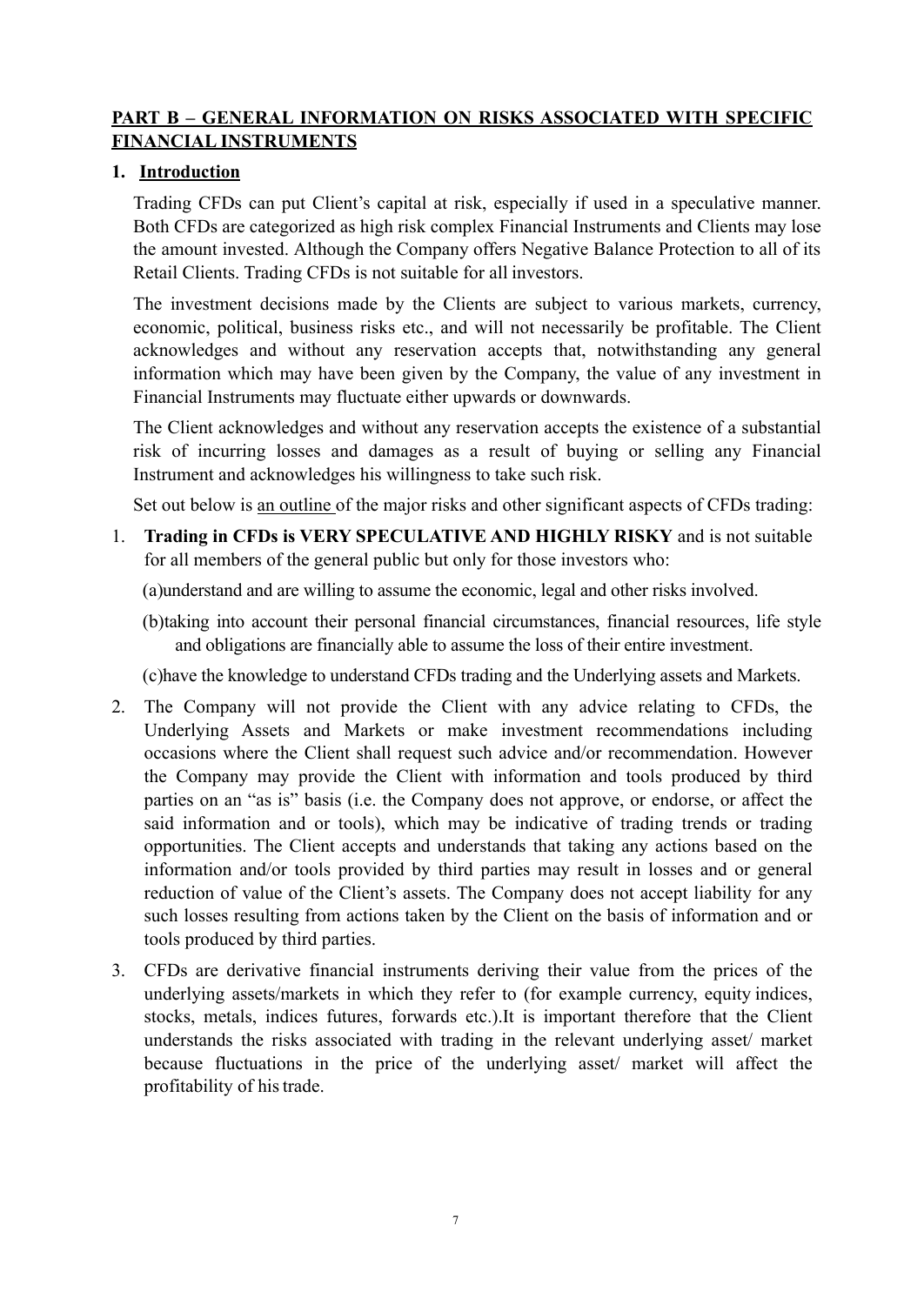4. Information of the previous performance of CFDs, the Underlying Assets and Markets does not guarantee its current and/or future performance. The use of **historical** data does not constitute a binding or safe forecast as to the corresponding future performance of the CFDs to which the said information refers.

# **2. Leverage and Gearing**

- 1. Transactions in foreign exchange and derivative Financial Instruments carry a high degree of risk. The amount of initial margin may be small relative to the value of the foreign exchange or derivatives contract so that transactions are "leveraged" or "geared".
- 2. A relatively small market movement will have a proportionately larger impact on the funds the Client has deposited or will have to deposit; this may work against the Client as well as for the Client. The Client may sustain a total loss of initial Margin funds and any additional funds deposited with the Company to maintain his position. If the market moves against the Client's position and/or Margin requirements are increased, the Client may be called upon to deposit additional funds on short notice to maintain his position. Failing to comply with a request for a deposit of additional funds, may result in closure of his position(s) by the Company on his behalf and he will be liable for any resulting loss or deficit.

# **3. Risk-reducing Orders or Strategies**

- 1. The placing of certain Orders (e.g. "Stop Loss" orders, where permitted under local law, or "Stop Limit" Orders), which are intended to limit losses to certain amounts, may not be adequate given that market conditions make it impossible to execute such Orders, e.g. due to illiquidity in the market. Strategies using combinations of positions, such as "spread" and "straddle"' positions may be as risky as taking simple "long" or "short" positions. Therefore Stop Limit and Stop Loss Orders cannot guarantee the limit of loss.
- 2. Trailing Stops and Expert Advisors cannot guarantee the limit of loss.

## **4. Volatility**

Some Financial Instruments trade within wide intraday ranges with volatile price movements. Therefore, the Client must carefully consider that there is a high risk of losses. The price of a Financial Instrument is derived from the price of the Underlying Asset in which the Financial Instruments refers to. Financial Instruments and related Underlying Markets can be highly volatile. The prices of Financial Instruments and the Underlying Asset may fluctuate rapidly and over wide ranges and may reflect unforeseeable events or changes in conditions, none of which can be controlled by the Client or the Company. Under certain market conditions it may be impossible for a Client Order to be executed at declared prices leading to losses. The prices of Financial Instruments and the Underlying Assets will be influenced by, amongst other things, changing supply and demand relationships, governmental, agricultural, commercial and trade programs and policies, national and international political and economic events and the prevailing psychological characteristics of the relevant market place.

## **5. Margin**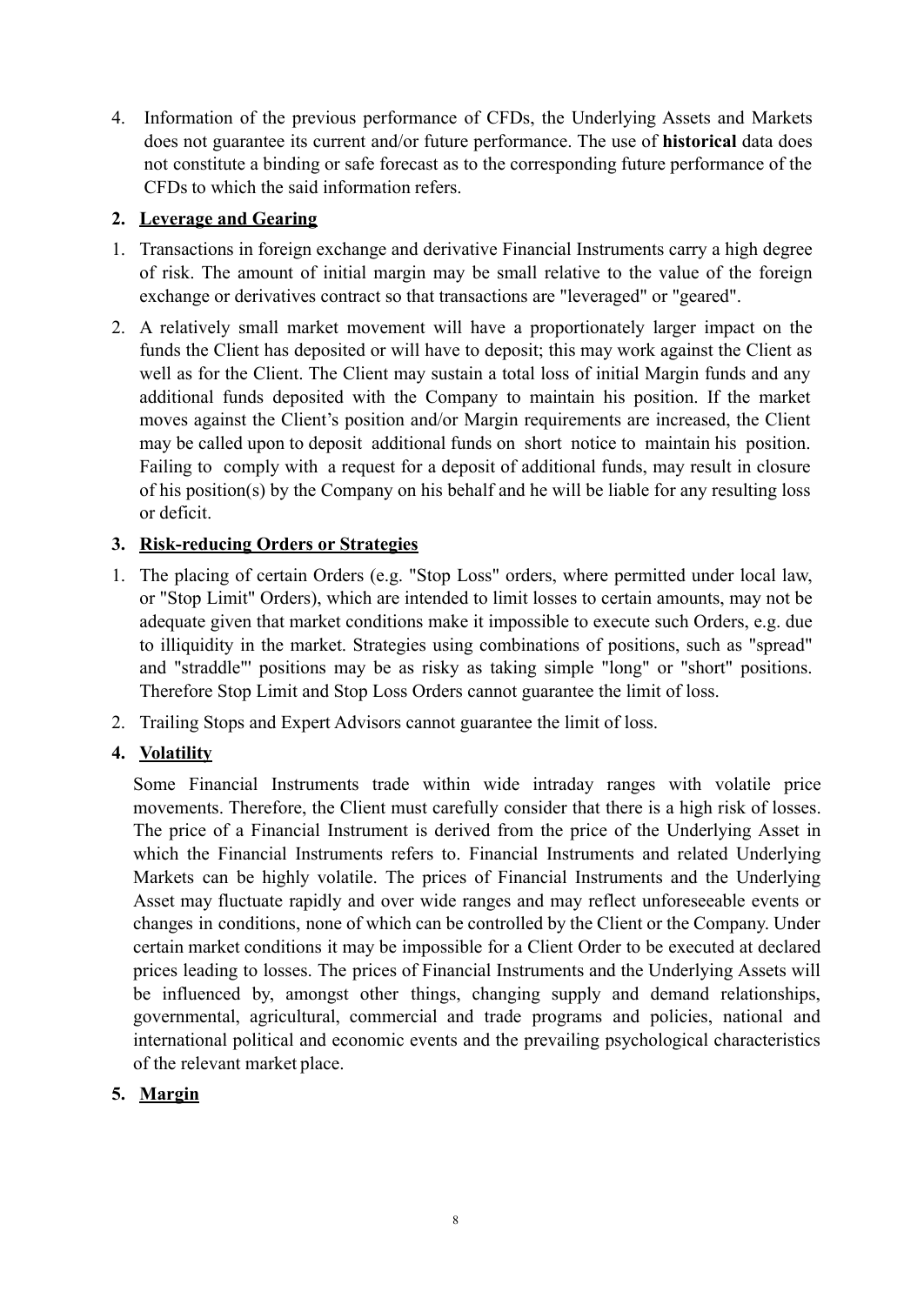The Client acknowledges and accepts that, regardless of any information which may be offered by the Company, the value of Derivative Financial Instruments may fluctuate downwards or upwards and it is even probable that the investment may become of no value. This is owed to the margining system applicable to such trades, which generally involves a comparatively modest deposit or margin in terms of the overall contract value, so that a relatively small movement in the Underlying Market can have a disproportionately dramatic effect on the Client's trade. If the Underlying Market movement is in the Client's favor, the Client may achieve a good profit, but an equally small adverse market movement can not only quickly result in the loss of the Clients' entire deposit, but may also expose the Client to a large additional loss.

## **6. Liquidity**

Some of the Underlying Assets may not become immediately liquid as a result of reduced demand for the Underlying Asset, and the Client may not be able to obtain the information on the value of these or the extent of the associated risks.

### **7. Contracts for Differences**

- 1. The CFDs available for trading with the Company are non-deliverable spot transactions giving an opportunity to make profit on changes in the Underlying Asset (cash indices, index futures, bond futures, commodity futures, spot crude oil, spot gold, spot silver, single stocks, currencies or any other asset according to the Company's discretion from time to time). If the Underlying Asset movement is in the Client's favor, the Client may achieve a good profit, but an equally small adverse market movement can not only quickly result in the loss of the Clients' entire deposit but also any additional commissions and other expenses incurred. So, the Client must not enter into CFD trading unless he is willing to undertake the risks of losing all the money which he has invested entirely, in addition to any additional commissions and other expenses incurred.
- 2. Investing in a Contract for Differences carries the same risks as investing in a future or an option and the Client should be aware of these as set out above. Transactions in Contracts for Differences may also have a contingent liability and the Client should be aware of the implications of this as set out below under "Contingent Liability Investment Transactions".

### **8. Virtual Currency**

1. The Company offers to its clients the option o trade in Virtual Currency. The Company would like to warn and draw the attention to Clients that wish to trade CFDs on virtual currencies the following:

(a)that such products are complex, extremely risky, and usually highly speculative;

- (b)that they entail a high risk of losing all the invested capital;
- (c)that the values of virtual currencies values are subject to extreme price volatility and hence may result in significant loss over a short period of time;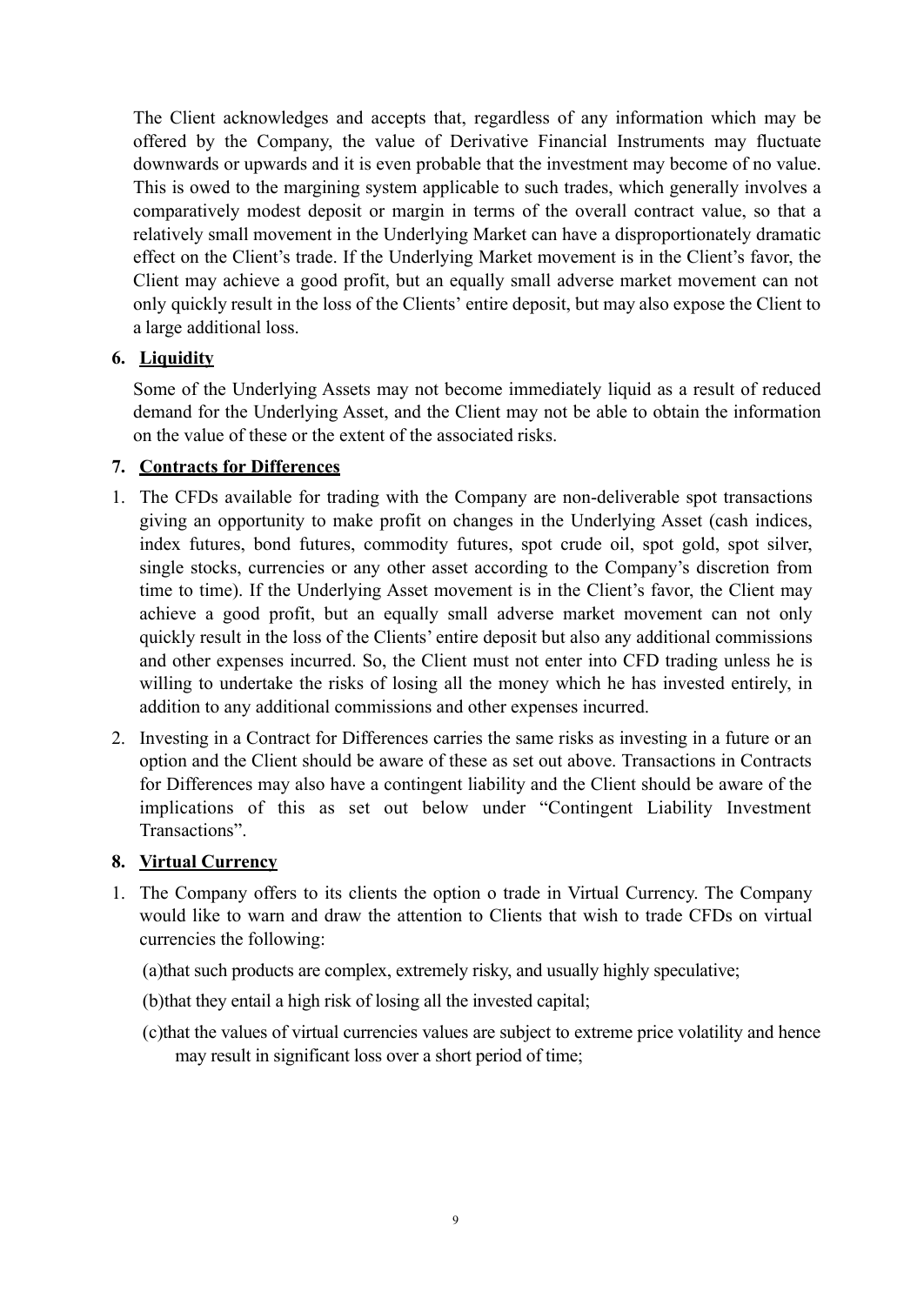- (d)they are not appropriate for all investors. As such, customers should not engage in trading in relation to such products if they a) do not have the necessary knowledge in this specific product; or b) if they cannot bear the loss of the entire invested amount. Customers must be fully aware of, and understand, the specific characteristics and risks in relation to these products.
- 2. By Trading CFDs on cryptocurrency the Client accepts a significantly higher risk of loss of his capital which may occur as a result of adverse price movements of the Cryptocurrencies at an unpredictable time. Trading in cryptocurrency CFDs is not appropriate for all investors and the Client should fully understand the risks related to Cryptocurrencies before deciding to trade on such products as well as the costs and charges applied in relation to these products.

## **9. Options**

- 1. Buying options: Buying options involves less risk than selling options because, if the price of the underlying asset moves against the Client, the Client can simply allow the option to lapse. The maximum loss is limited to the premium, plus any commission or other transaction charges. However, if the Client buys a call option on a futures contract and he later exercises the option, he will acquire the future. This will expose the Client to the risks described under "Futures" and "Contingent Liability Investment Transactions".
- 2. Writing options: If the Client writes an option, the risk involved is considerably greater than buying options. The Client may be liable for margin to maintain his position and a loss may be sustained well in excess of the premium received. By writing an option, the Client accepts a legal obligation to purchase or sell the underlying asset if the option is exercised against him, however far the market price has moved away from the exercise price. If the Client already owns the underlying asset which he has contracted to sell (when the options will be known as covered call options) the risk is reduced. If he does not own the underlying asset (uncovered call options) the risk can be unlimited. Only experienced persons should contemplate writing uncovered options, and then only after securing full details of the applicable conditions and potential risk exposure.

## **10. Off-exchange transactions in Derivative Financial Instruments**

- 1. CFDs offered by the Company are off-exchange transactions (i.e. over-the-counter). The trading conditions are set by us (in line with the trading conditions received by our liquidity providers), subject to any obligations we have to provide best execution, to act reasonably and in accordance with our Financial Services Agreement and with our Best Interest and Order Execution Policy. Each CFD order that the Client opens through our Trading Platform results in the entering of an Order with the Company; such Orders can only be closed with the Company and are not transferable to any other person.
- 2. While some off-exchange markets are highly liquid, transactions in off-exchange or nontransferable derivatives may involve greater risk than investing in on-exchange derivatives because there is no exchange market on which to close out an Open Position. It may be impossible to liquidate an existing position, to assess the value of the position arising from an off-exchange transaction or to assess the exposure to risk. Prices need not be quoted, and, even where they are, they will be established by dealers in these instruments and consequently it may be difficult to establish what a fair price is.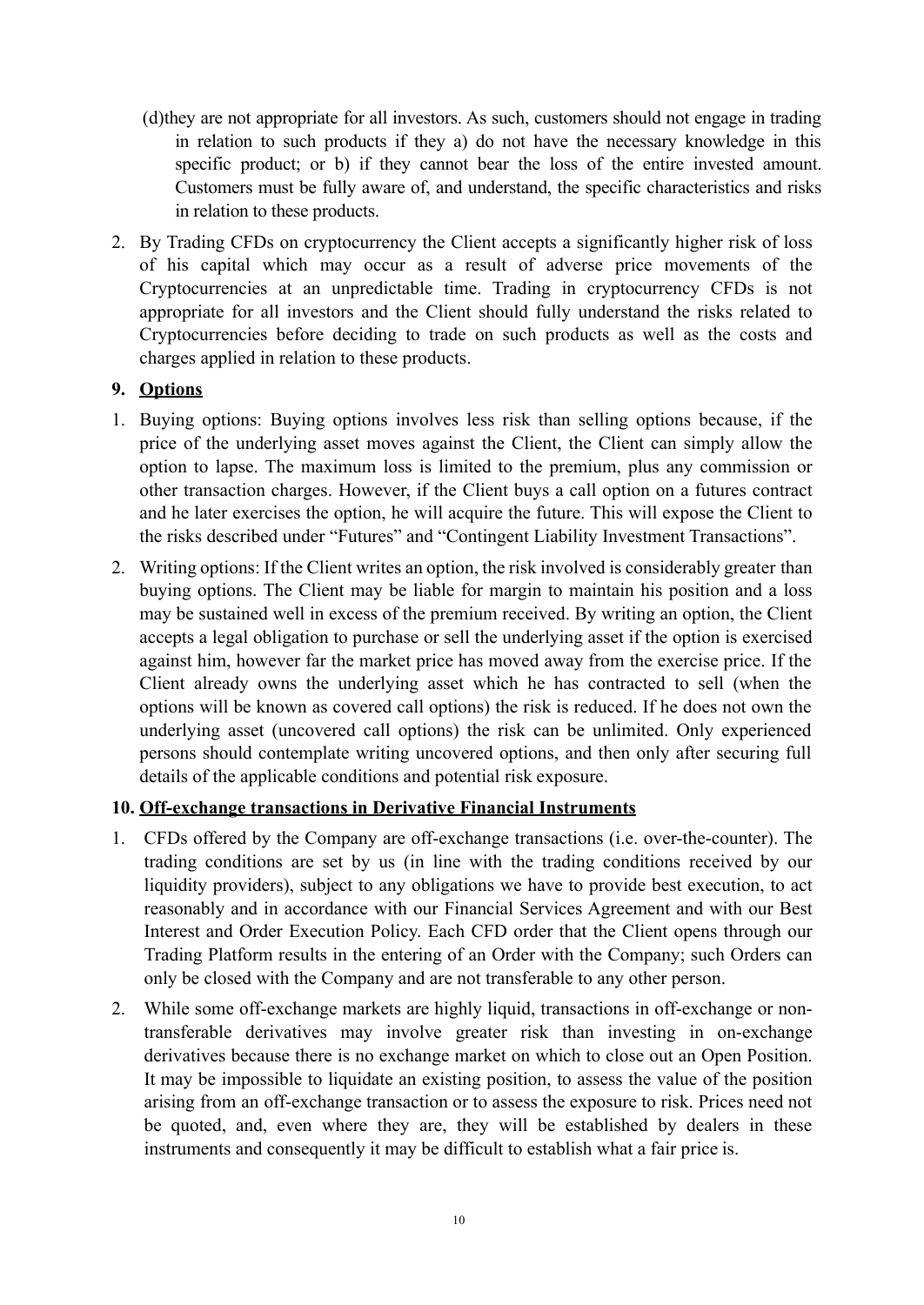- 3. The Company is using an Online Trading System for transactions in CFDs which does not fall into the definition of a recognized exchange or Multilateral Trading Facility and so do not have the same protection.
- 4. In regards to transactions in CFDs, the Company is using an Online Trading System for transactions in CFDs which does not fall into the definition of a recognized exchange as this is not a Multilateral Trading Facility, and so does not have the same protection.

## **11. Contingent Liability Investment Transactions**

- **1.** Contingent liability investment transactions, which are margined, require the Client to make a series of payments against the purchase price, instead of paying the whole purchase price immediately. The Margin requirement will depend on the underlying asset of the Financial Instrument. Margin requirements can be fixed or calculated from the current price of the underlying instrument and can be found on the website of the Company.
- **2.** If the Client trades in futures or Contracts for Differences, he may sustain a total loss of the funds he has deposited to open and maintain a position. If the market moves against the Client, he may be called upon to pay substantial additional funds at short notice to maintain the position. If the Client fails to do so within the time required, his position may be liquidated at a loss and he will be responsible for the resulting deficit. It is noted that the Company will not have a duty to notify the Client for any Margin Call to sustain a lossmaking position.
- **3.** Even if a transaction is not margined, it may still carry an obligation to make further payments in certain circumstances over and above any amount paid when the Client entered the contract.
- **4.** Contingent liability investment transactions which are not traded on or under the rules of a recognized or designated investment exchange may expose the Client to substantially greater risks.

## **12. Collateral**

If the Client deposits collateral as security with the Company, the way in which it will be treated will vary according to the type of transaction and where it is traded. There could be significant differences in the treatment of the collateral depending on whether the Client is trading on a recognized or designated investment exchange, with the rules of that exchange (and the associated clearing house) applying, or trading off-exchange. Deposited collateral may lose its identity as the Client's property once dealings on the Client's behalf are undertaken. Even if the Client's dealings should ultimately prove profitable, he may not get back the same assets which he deposited, and may have to accept payment in cash.

## **13. Suspensions of Trading**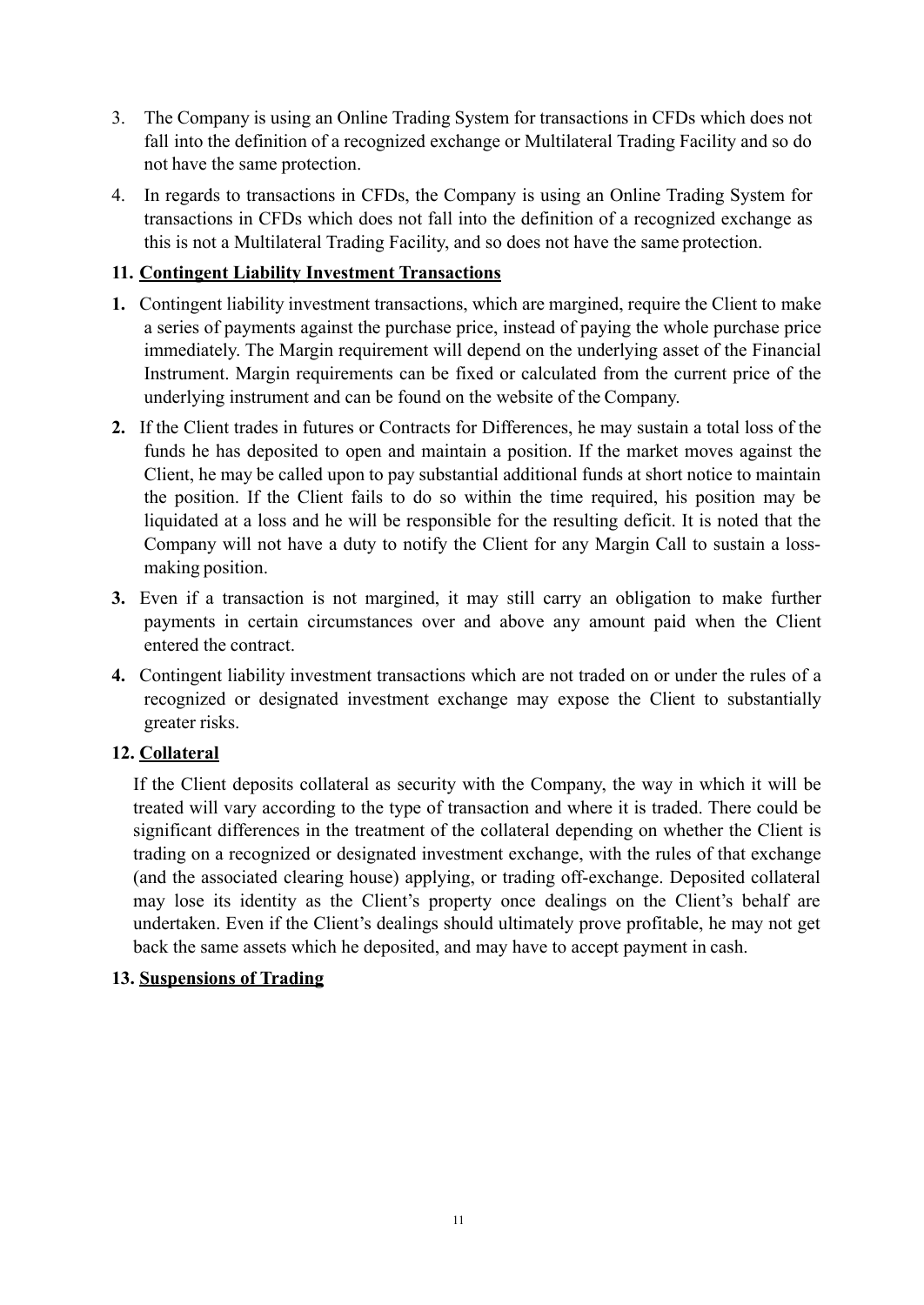Under certain trading conditions it may be difficult or impossible to liquidate a position. This may occur, for example, at times of rapid price movement if the price rises or falls in one trading session to such an extent that under the rules of the relevant exchange, trading is suspended or restricted. Placing a Stop Loss will not necessarily limit the Client's losses to the intended amounts, because market conditions may make it impossible to execute such an Order at the stipulated price. In addition, under certain market conditions the execution of a Stop Loss Order may be worse than its stipulated price and the realized losses can be larger than expected.

### **14. No Delivery**

It is understood that the Client has no rights or obligations in respect to the Underlying Assets relating to the CFDs he is trading. There is no delivery of the underlying asset.

### **15. Slippage**

Slippage is the difference between the expected price of a Transaction in Financial Instruments, and the price the Transaction is actually executed at. Slippage often occurs during periods of higher volatility (for example due to news events) making an Order at a specific price impossible to execute, when market orders are used, and also when large Orders are executed when there may not be enough interest at the desired price level to maintain the expected price of trade.

### **16. Advice and Recommendations**

- 1. The Company will not advise the Client about the merits of a particular Transaction or give him any form of investment advice and the Client acknowledges that the Services do not include the provision of investment advice in CFDs or the Underlying Assets and Markets. The Client alone will enter into Transactions and take relevant decisions based on his own judgement. In asking the Company to enter into any Transaction, the Client represents that he has been solely responsible for making his own independent appraisal and investigation into the risks of the Transaction. He represents that he has sufficient knowledge, market sophistication, professional advice and experience to make his own evaluation of the merits and risks of any Transaction. The Company gives no warranty as to the suitability of the products traded under this Agreement and assumes no fiduciary duty in its relations with the Client.
- 2. The Company will not be under any duty to provide the Client with any legal, tax or other advice relating to any Transaction. The Client should seek independent expert advice if he is in any doubt as to whether he may incur any tax liabilities. The Client is hereby warned that tax laws are subject to change from time to time.
- 3. The Company may, from time to time and at its discretion, provide the Client (or in newsletters which it may post on its Website or provide to subscribers via its Website or the Trading Platform or otherwise) with information, news, market commentary or other information but not as a service. Where it does so:

(a)the Company will not be responsible for such information;

(b)the Company gives no representation, warranty or guarantee as to the accuracy, correctness or completeness of such information or as to the tax or legal consequences of any related Transaction;